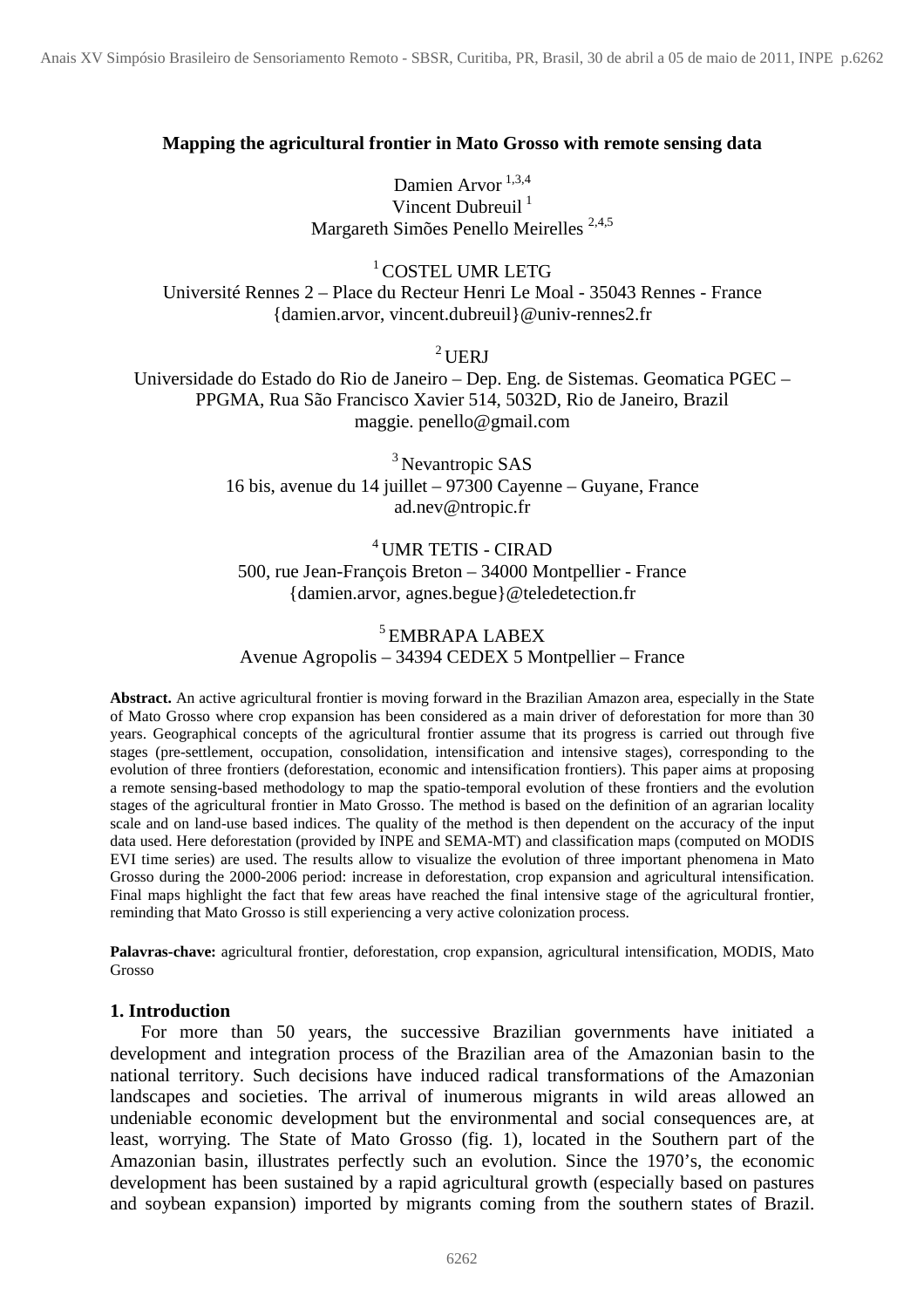Nowadays, the positive and negative consequences of such a colonization program can be estimated and criticized. The agricultural growth carried high incomes for the state and its farmers. But this progress did not benefit to the entire population (little farmers and indigenous people were excluded), so that social inequalities increased. Environmentally, ecosystem services were affected since crop expansion was designated as a major driver of deforestation in Mato Grosso (Morton et al., 2006). Moreover, the new intensive agricultural practices applied by the farmers (based on the application of pesticides and fertilizers and the adoption of double cropping systems) imply soil and water pollution issues.



Figure 1. Location and presentation of the state of Mato Grosso.

Actually, the territorial evolution here introduced illustrates the progress of an active pioneer frontier, which can be defined as a rural area in contact with virgin areas, implying some transformations of the natural space (Droulers et Le Tourneau, 2000). The agricultural activity usually represents the driving force of the pioneer frontier, so that it sometimes correspond to an agricultural frontier. This agricultural frontier progresses through five stages (pre-settlement, occupation, consolidation, intensification and intensive stages) transforming a territory from a wildland to an agriculturally intensive territory (DeFries et al., 2004). These stages are characterized by different land-use types and the land-use transitions from one type to another correspond to three successive frontiers (figure 2):

- The **deforestation frontier** marks the land-use transition from a *pre-settlement* to an *occupation* stage. It is linked to the arrival of migrants who need to clear some areas in order to begin an agricultural activity. In that case, the amount of deforestation is correlated to the number of new migrants.

- The **economic frontier** marks the land-use transition from an *occupation* stage to a *consolidation* stage. It is linked to the transition from a subsistence to a capitalist agriculture. Thus, its evolution depends on the profitability of the agricultural commodities produced, i.e. on the price of commodities as defined by the international rate exchanges in the context of soybean crops.

- The **intensification frontier** marks the land-use transition from a *consolidation* to an *intensification* stage, leading to the ultimate *intensive* stage. It appears when new areas to expand crops become rare and expensive. The only way to improve the production then consists in adopting new agricultural practices. In Mato Grosso, this intensification process is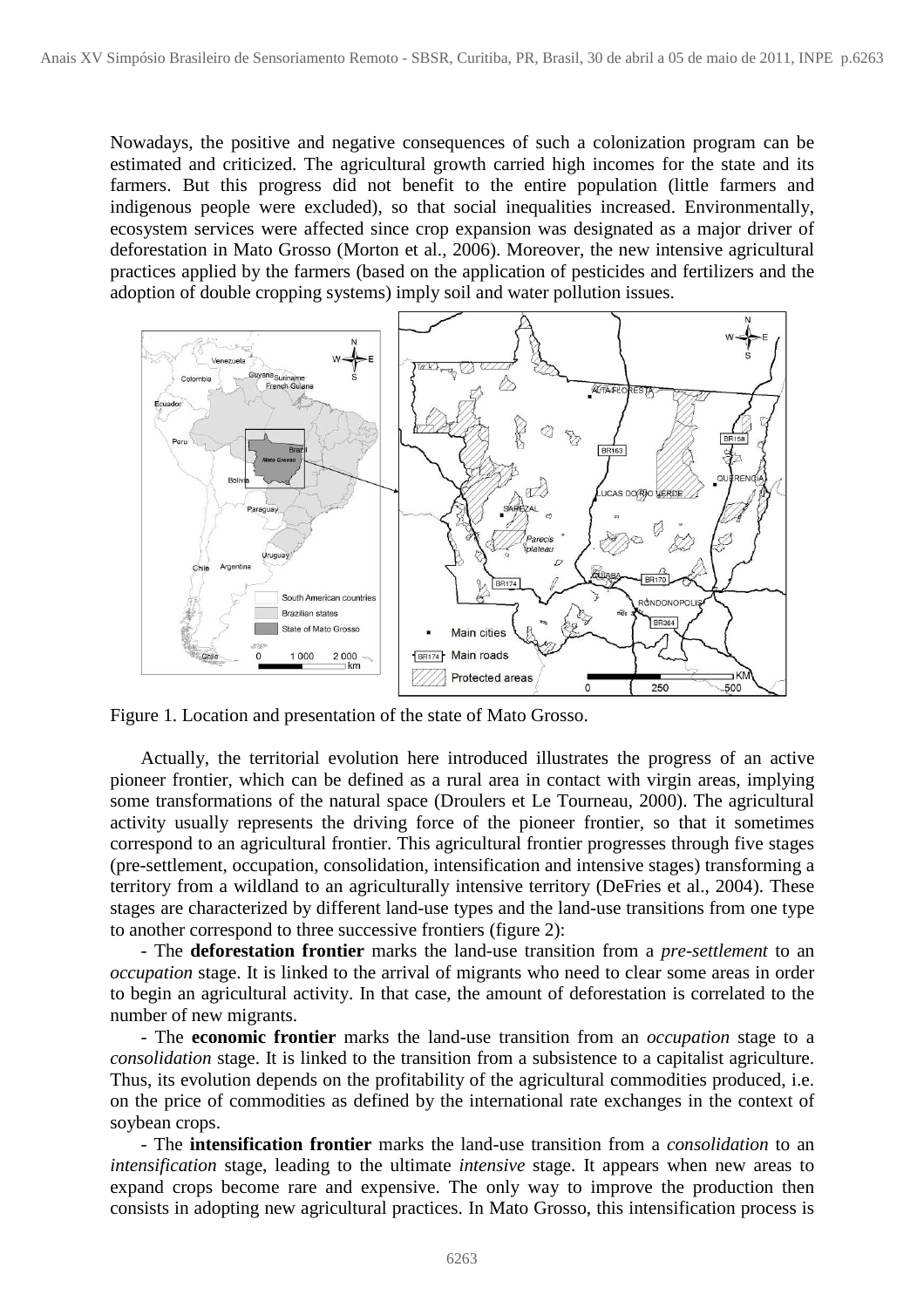

done through the application of double cropping systems, the soybean harvest being quickly

Figure 2. Stages of the evolution of the agricultural frontier and the corresponding land-use types (adapted from DeFries et al., 2004).

As the evolution of the agricultural frontier can be characterized by a succession of landuse transitions (DeFries et al., 2004), relevant remote sensing techniques can be used to map frontiers. Indeed, remote sensing data have proven to be efficient for mapping deforestation, crops and agricultural practices. For instance, the PRODES and DETER projects lead by INPE (National Institute for Space Research) are two successful initiatives implemented to map deforestation in Brazilian Amazonia. Relevant examples of crop mappping based on MODIS data include soybean and corn mapping in the US Great Plains (Wardlow and Egbert, 2008) or even in Mato Grosso (Morton et al., 2006). Finally, agricultural practices such as double cropping systems were accurately detected by MODIS imagery in Mato Grosso by Galford et al. (2008). Most classifications techniques based on MODIS data are based on time series of vegetation indices (either NDVI or EVI) that allow analyzing the phenological cycles of the vegetation cover.

Based on the concepts of the agricultural frontier stated above and the potentialities of remote sensing techniques at moderate spatial resolution (MODIS sensor), the objective of this paper is to propose a satellite-based method to 1) monitor the evolution of the deforestation, economic and intensification frontiers and 2) map the evolution stages of the agricultural frontier in Mato Grosso.

## **2. Data and methods**

#### **1.1 Data**

 Two datasets were used to carry out this study. First, deforestation maps provided by INPE and SEMA-MT (State Secretary of Environment of Mato Grosso) were acquired. These data are annual deforestation maps for the 2000-2006 period. The INPE data presents the advantage to be automatically and annually produced based on landsat data as part of the PRODES project. However, these data only consider deforestation in the forest biome, which only stands in the northern half of Mato Grosso State. Complementary, the deforestation maps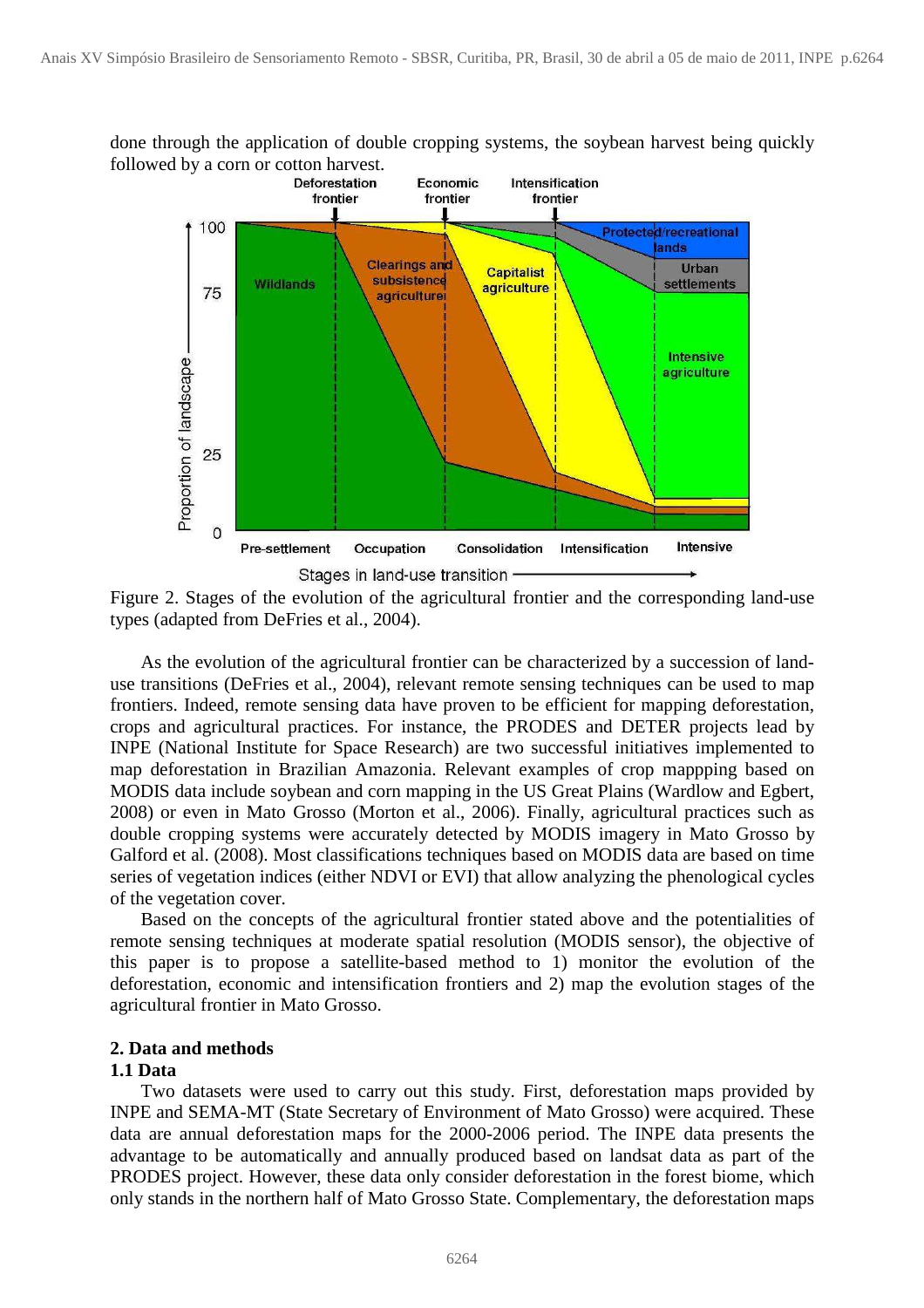provided by SEMA-MT take the entire State into consideration, including the cerrado (Brazilian savanna) and the Pantanal biomes. However, these maps are manually produced based on CBERS and Landsat data on a nearly annual basis. Thus, to take advantage of both datasets, we compared them and fused it after rasterization at MODIS resolution by considering as deforested every pixel that was detected as deforested by at least one dataset. Even if the deforestation maps were produced for each year between 2000 and 2006, only the 2000 and 2006 deforestation maps were used in this study.

Second, MODIS TERRA/EVI data (MOD13Q1 product) at a 250 m spatial resolution and 16 days temporal resolution were acquired from July 2000 to August 2007. The MODIS EVI annual time series (from July to July) where then classified through a supervised classification based on data collected during a field campaign. The mapping process is based on two successive classifications to separate: 1) cropped areas from other vegetation covers (forest, cerrado and pasture) and 2) agricultural practices (single versus double cropped areas). The entire classification methodology is detailed in Arvor et al. (in press). The classification accuracy for discriminating crops from other biomes was good (Overall accuracy = 85.50%, Kappa index  $= 0.8067$  and user's and producer's accuracies  $>95\%$ ). Also, the classification method to separate single and double cropping systems was satisfying (Overall accuracy  $=$ 90.5% and Kappa index = 0.81). Two classifications maps for the  $2000-2001$  and  $2000-2006$ harvests were used in this study.

### **1.2 Method**

 The method was divided in two steps. First, we used the input data to map the deforestation, economic and intensification frontiers. This implies: 1) to define a relevant spatial scale for observing the frontiers' evolution, and 2) to compute indices to represent them. For Albaladejo et al. (1996), it exist three spatial scales for studying rural areas: the farm scale, the agrarian locality and the state or county. The farm scale was considered as too fine to observe land use dynamics on the entire state of Mato Grosso. The state or county scale does not allow to map the intra-state spatial variability of frontiers. Thus, we defined an intermediate scale corresponding to an agrarian locality. According to the SEMA-MT, 1175 agrarian localities were reported in Mato Grosso. Thus, when dividing the total State area (906000 km²) by the number of agrarian localities, we estimated that the mean area for such a locality is 771 km². Then, we divided the state of Mato Grosso in a regular grid of 0.25°x0.25° cells corresponding to an area of nearly 770 km².

 Based on this grid and our input maps, we computed, for each cell, three indices corresponding to the three studied frontiers. The deforestation frontier is mapped by computing the percentage of deforestation per cell. The economic frontier is mapped by computing the percentage of cropped areas as compared to the total deforested area per cell. The intensification frontier is mapped by computing the percentage of areas cultivated with double cropping systems as compared to the total cropped area per cell. Finally, these three maps are resampled with a Spline algorithm in order to improve the visualization of the spatial and temporal evolution of the frontiers.

Second, these output maps are crossed to map the evolution stage of the soybean territories in Mato Grosso. The method to define a stage is adapted from DeFries et al. (2004) and Clairay (2003) and is summarized in figure 3.

Eight classes of land use transitions were identified and defined as follows:

- *pre-settlement (class 1)*: wildlands are dominant in the study area, i.e. non-deforested area represent more than 90%.

- *occupation*: wildlands are being cleared but are still majority in the study area, i.e. nondeforested areas represent between 50 and 90%. Thus, deforestation is evolving but it is necessary to indicate if these clearings are due to agricultural expansion ot not. Thus, we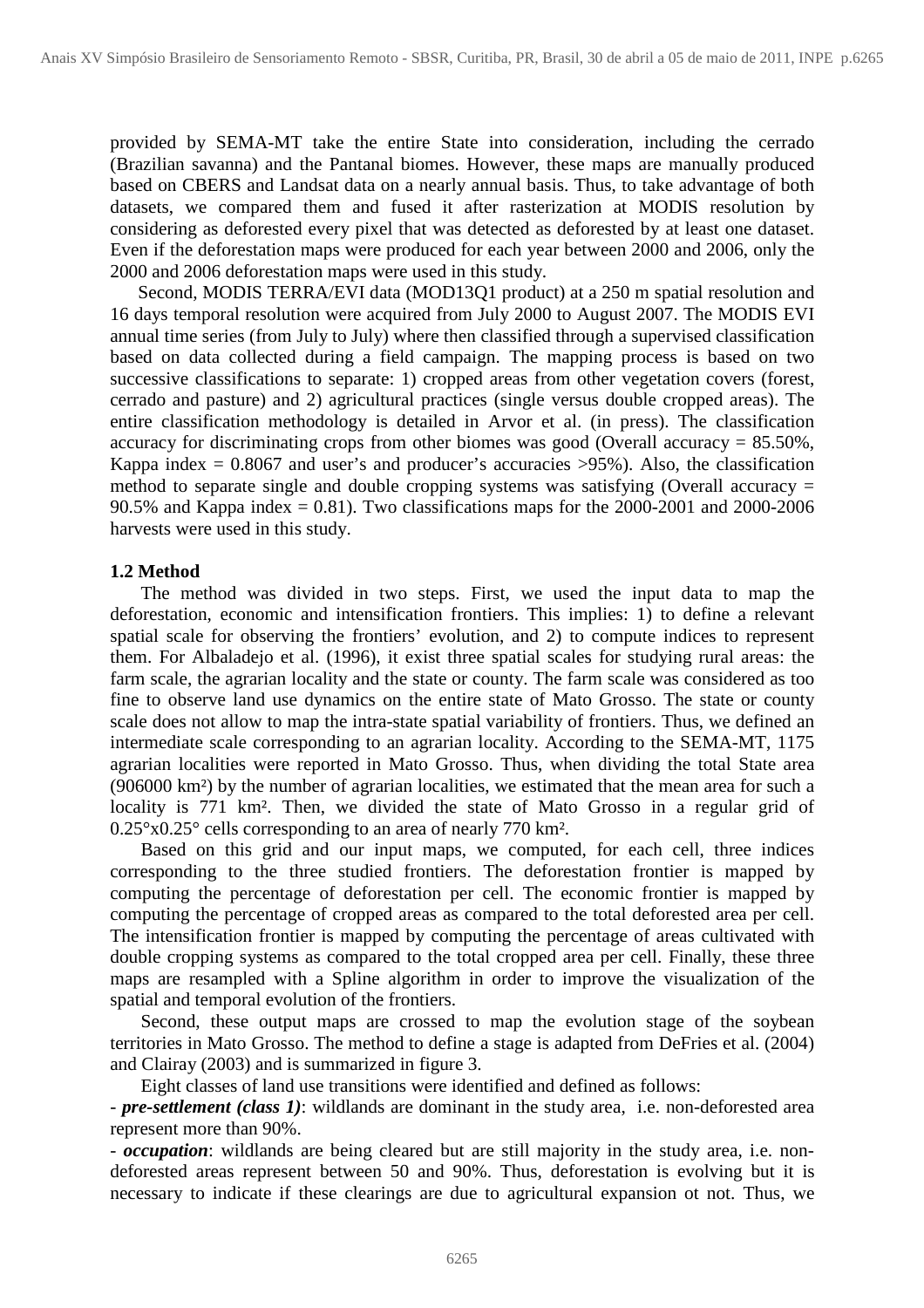differentiated *agricultural occupation* (3) (inside the deforested area, crop area > noncropped area). On the contrary, if cropped areas are less than non-cropped areas. We call it *non-agricultural occupation (2)*.

- *consolidation*: wildlands represent between 25% and 50% of the study area. We then distinguished between *non-agricultural consolidation (4)* stage (when cropped areas are less than non-cropped areas) and *agricultural consolidation (5)* stage.

- *intensification*: wildlands stand for less than 25% of the study area. If the cropped area is higher than the non-cropped area, we considered it as an *agricultural intensification (7)* stage, otherwise we called it *intensification on non-agricultural areas (6)* stage.

- *intensive (8)*: the final intensive stage is achieved when wildlands nearly disappeared (less than 25% of the study area), crops represent more than 50% of the deforested areas and double cropping systems stand for more than 50% of the cropped areas.



Figure 3. Thresholds applied to assign classes to stages of land-use evolution.

#### **3. Results**

 The figure 4 indicates that the deforestation frontier evolved up north between 2000 and 2006. Indeed, while the most deforested areas are still located in the southern part of Mato Grosso (i.e. the cerrado biome), it appears that deforestation increased drastically in the central, northern and western areas of Mato Grosso, i.e. in the rainforest biome. Actually, these two maps highlight the importance of the federal politics in the deforestation process since 1) the most deforested areas are located along the main roads planned by the federal governments, and 2) the less deforested areas are located in the protected areas (indigenous lands and environmental conservation units) also organized by the federal governments.

The figure 5 represents the evolution of the economic frontier, corresponding to the agricultural expansion. In 2000-2001, the agricultural production was concentrated in three main agricultural areas: the central area, around Sorriso, the western area, around Campo Novo dos Parecis, and the south-eastern area, around Campo Verde and Ronodonopolis. The analysis of the evolution between 2000-2001 and 2006-2007 highlights three important phenomena: 1) the appearance of a fourth agricultural area in the eastern part of Mato Grosso, around Querencia (illustrated by the acquisition of a 80,000 ha farm by the Amaggi firm in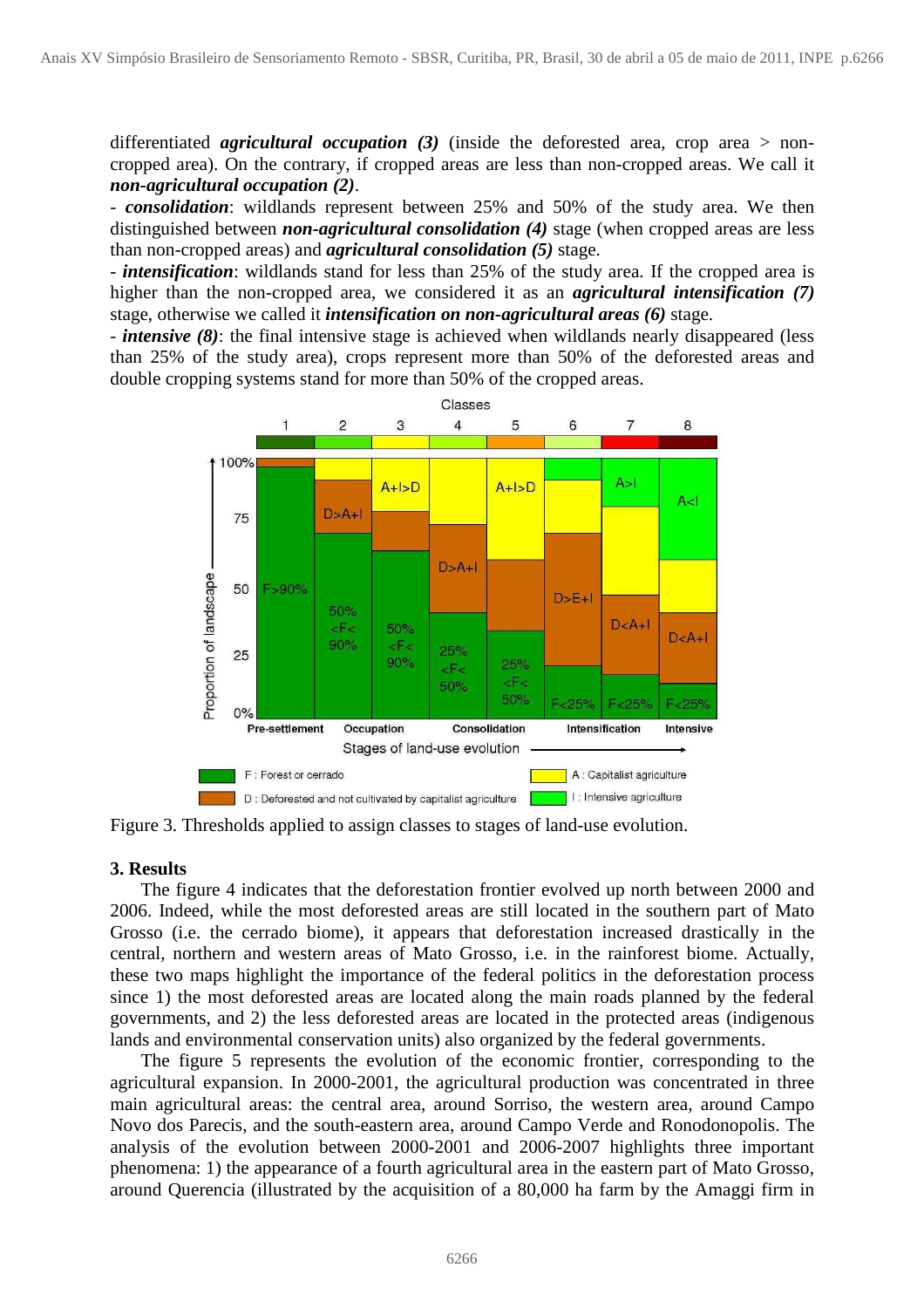2003), 2) the expected merging of the two main agricultural areas (central and western regions) into one main agricultural region in the future, and 3) the crop expansion around the Xingu indigenous land (located in the north-eastern part of the State) where population may be affected by water pollution and deforestation issues.



Figure 4. Evolution of the deforestation frontier in Mato Grosso between 2000 and 2006 (percentage of deforested area per area of 0.25°x0.25°).

The figure 6 highlights the rapid evolution of the intensification process in Mato Grosso. In 2000-2001, the double cropping systems (soybean followed by either corn or cotton) were only adopted in the surroundings of Sorriso and was not majority (less then 50% of the cultivated area was planted in double cropping system). On the contrary, in 2006-2007, double cropping systems were commonly used in the three main agricultural regions (central, south-western and south-eastern areas). In the central region (Sorriso), more than 50% of the total cropped area is intensively cultivated (this percentage reaches more than 86% in Lucas do Rio Verde). Such an expansion is partly due to the presence of efficient research institutes divulgating new practices to the soybean community and to the rainfall regimes (Arvor et al., 2010).

Finally, the figure 7 summarizes the information by proposing two maps representing the evolution of the agricultural frontier in Mato Grosso between 2000-2001 and 2006-2007. Only the protected areas and the Pantanal remain at the pre-settlement stage (and they should remain at this stage in the future). These protected areas are the most efficient way to struggle the agricultural frontier evolution. A major part of the state is at a non-agricultural occupation stage due to the fact that Mato Grosso is a recently colonized state, still in a process of incorporation to the national space, and also because cattle ranching remains the main landuse type after clearings. Then, deforestation is still going on and reaches more than 50% in inumerous areas. These areas form huge clearings from which the colonization process is evolving. Two of these clearings are located in the cerrado (south Mato Grosso, around Caceres and Rondonopolis) and didn't evolve so much during the study period. On the contrary, in the central area (around Sorriso), the colonization of the state is still evolving, and the agricultural expansion (mainly based on soybean crops) represents a major driving force. Few areas (near Sorriso) have reached the final intensive stage of the agricultural frontier, reminding that Mato Grosso is still experiencing a very active agricultural frontier.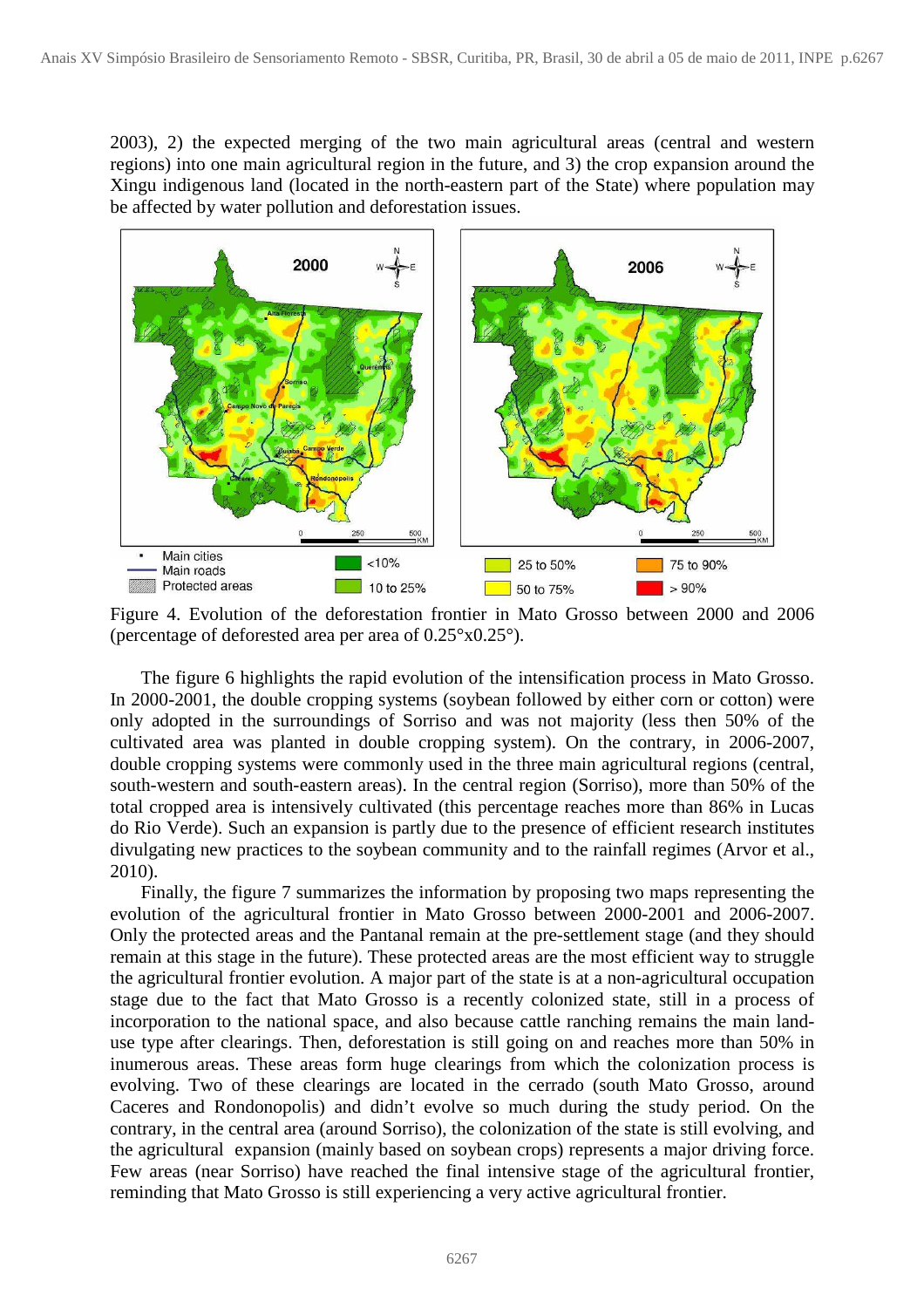

Figure 5. Evolution of the economic frontier in Mato Grosso between 2000 and 2006 (percentage of cropped area as compared to the deforested area).



Figure 6. Evolution of the intensification frontier in Mato Grosso between 2000 and 2006 (percentage of cropped area with double cropping system as compared to the total cropped area).

## **4. Conclusion**

 Land-use changes observed in Mato Grosso attest the progress of the agricultural frontier in this State. The use of moderate resolution remote sensing data, as MODIS images, has already been proven to be efficientl for mapping and quantifying land-use changes in Mato Grosso. In this paper, we applied remote sensing techniques to better illustrate the concepts of the agricultural frontier in Mato Grosso. Our results allow to better visualize and understand how this frontier is evolving, either spatially or temporally.